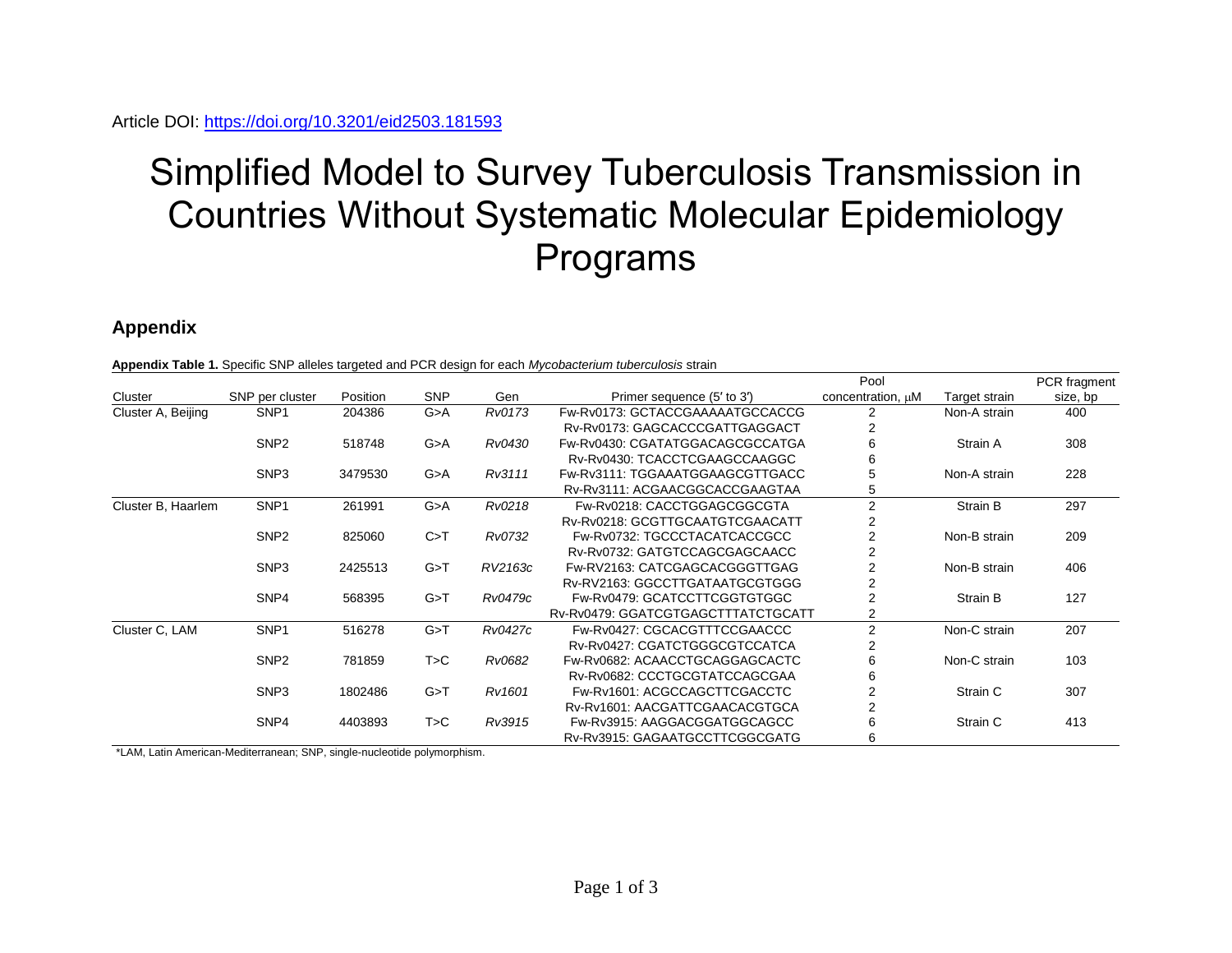## **Appendix Table 2.** Reaction mixes for each PCR\*

|                                                      | Volume per reaction, uL |                     |           |  |  |  |  |  |  |  |  |
|------------------------------------------------------|-------------------------|---------------------|-----------|--|--|--|--|--|--|--|--|
| Reagent                                              | Cluster A               | Cluster B           | Cluster C |  |  |  |  |  |  |  |  |
| HotStarTaq polymerase, 5 U/µL diluted 1:10           | 1.25                    | 1.25                | 1.25      |  |  |  |  |  |  |  |  |
| $MqC12$ , 25 mM                                      | 0.4                     | 0.3                 | 0.4       |  |  |  |  |  |  |  |  |
| PCR buffer, $10 \times$ with 15 mM MgC <sub>12</sub> | 2.5                     | 2.5                 | 2.5       |  |  |  |  |  |  |  |  |
| $Q$ solution, $5 \times$                             | 5.0                     | 5.0                 | 5.0       |  |  |  |  |  |  |  |  |
| Primer pool, 10׆                                     | 2.5                     | 2.5                 | 2.5       |  |  |  |  |  |  |  |  |
| dNTPs, 25 mM                                         | 0.2                     | 0.2                 | 0.2       |  |  |  |  |  |  |  |  |
| H <sub>2</sub> O                                     | 10.65                   | 10.75               | 10.7      |  |  |  |  |  |  |  |  |
| DNA target                                           |                         | 2.5 µL for each one |           |  |  |  |  |  |  |  |  |
| Final reaction volume of 25 µL                       |                         |                     |           |  |  |  |  |  |  |  |  |

 $*$ dNTPs, deoxynucleotides; MgC $_{12}$ , magnesium chloride.

†Primer pool concentration described in Appendix Table 1. The PCR conditions for each strain was as follows: 95° C for 15 min, followed by 27 cycles of 95°C for 1 min, annealing (6°C for Custer A and 60°C both for Custer B and C for 1 min) and 72°C for 10 min.